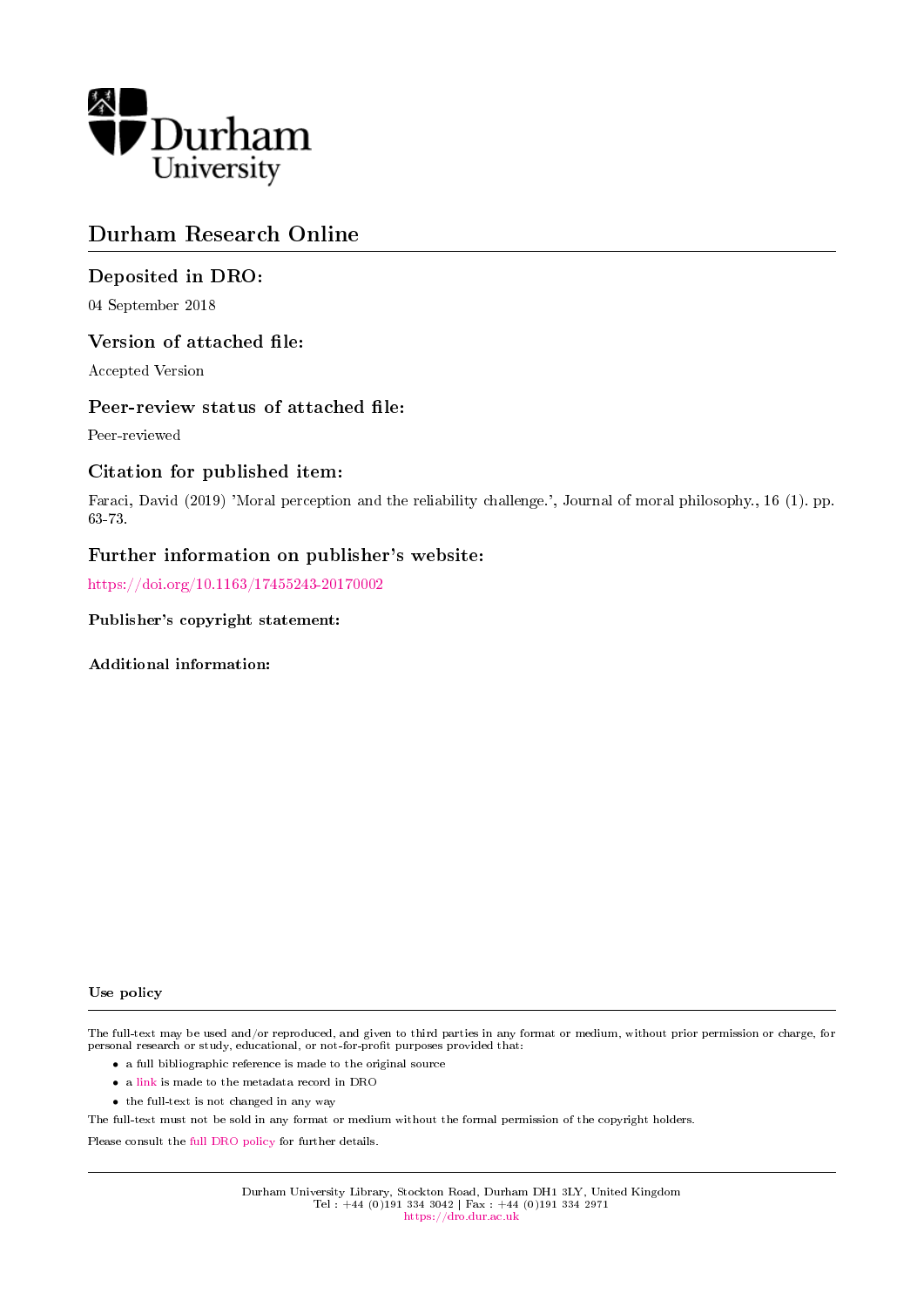$\overline{a}$ 

### **MORAL PERCEPTION AND THE RELIABILITY CHALLENGE**

#### *David Faraci*

Moral perception has received a good deal of recent attention. There are a number of motivations for this, for instance certain phenomenological similarities between moral and perceptual experiences. But one distinctively *epistemological* motivation stands out. Given a traditional intuitionist moral epistemology, it is notoriously difficult for realists to account for even the *possibility* of moral knowledge. This has led some realists to go looking for an alternative to intuitionism. Perception is an obvious contender.

If this is one's motivation, however, it is not enough to defend the existence of moral perception. One needs to show that perceptualism places one in a better epistemological position than intuitionism. One cause for worry here is that on many accounts moral perception is dependent on *a priori* background moral knowledge. While such accounts might enjoy some advantages over intuitionism, they are clearly no better off where certain fundamental epistemological challenges are concerned. In particular, such forms of perceptualism enjoy no advantage when it comes to arguably the *most* fundamental epistemological challenge to moral realism: the challenge to *explain the reliability* of our moral beliefs ('the reliability challenge'). 1 I argued elsewhere that *all* perceptualists have this problem, that moral perception is necessarily dependent on non-perceptual background knowledge of moral bridge principles (Faraci 2015). 2 In a recent response, Preston Werner (forthcoming) contends that my argument rests on an over-intellectualized picture of perception. In this paper, I argue that though Werner may well be correct, my arguments, properly

 $1$  Or at least show that their commitments do not rule out the existence of such an explanation. This is sometimes put instead in terms of explaining our *access to* the moral truth, or the *correlation between* our moral beliefs and the moral truth (Enoch 2011, chap. 7). Like Enoch and many others, I also take popular genealogical challenges (e.g., Street's (2006) evolutionary debunking argument) to be a close relatives of the reliability challenge.

To be clear, this is a challenge *for epistemologists,* a challenge for accounts of moral knowledge *per se,* not a challenge to individuals' moral knowledge. Nearly everyone agrees that we can know things without being able to explain our reliability (e.g., ancient Greeks knew things by perception). Some take there to be a derivative challenge for individuals: if we discover that there is no explanation for our supposed reliability in a domain, that serves as a defeater for our beliefs in that domain (e.g., Field 1989). This is orthogonal to the discussion on hand.

<sup>&</sup>lt;sup>2</sup> In that paper, I did not explicitly frame things in terms of the reliability challenge, but recent work in this area, including Werner's, has helped me to recognize this as my central concern (and I think I can charitably be read as implicitly focusing on this—see, especially, fn. 13 in that paper).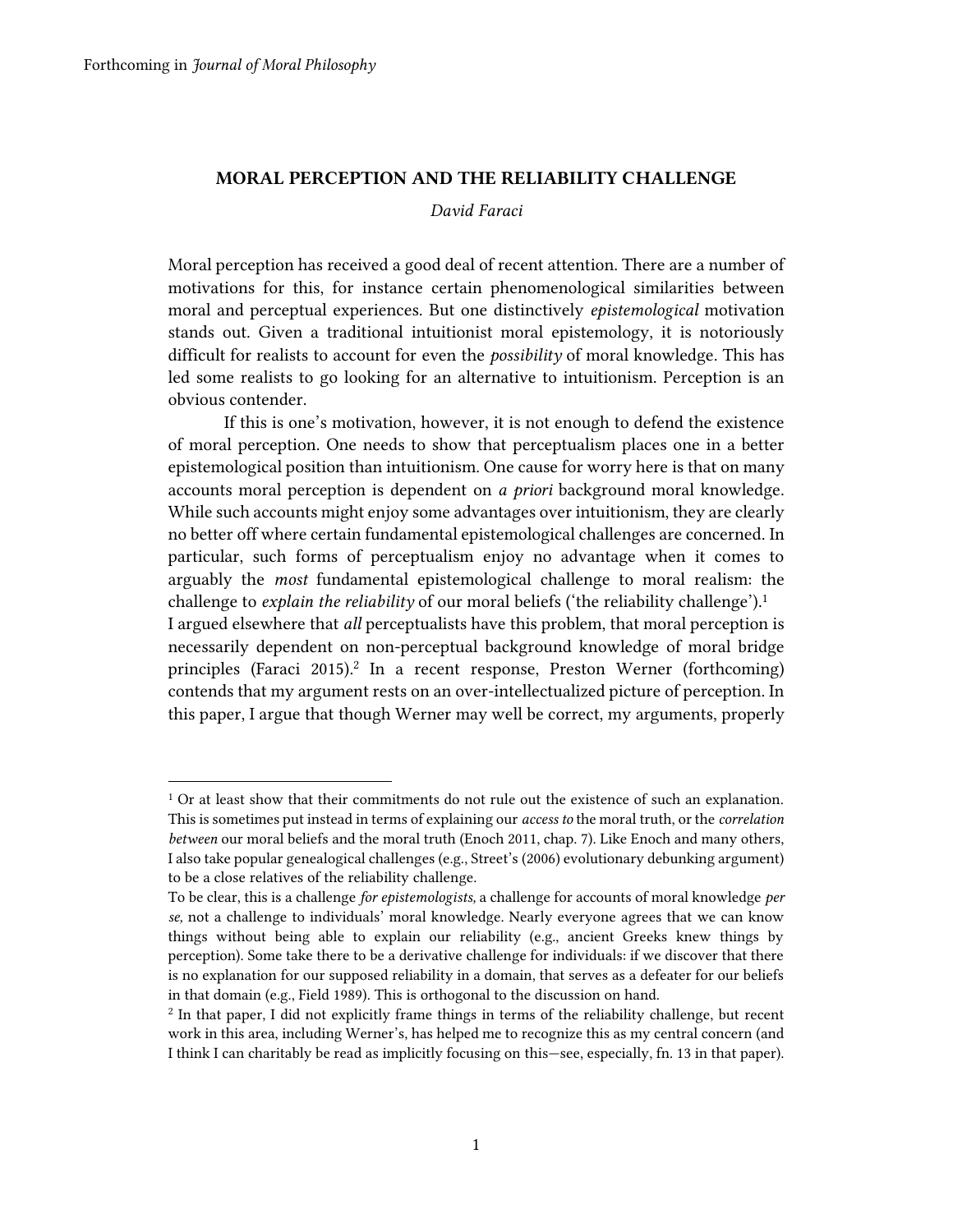extended, still suggest that perceptualism leaves realists in no better position than intuitionism when it comes to the reliability challenge.<sup>3</sup>

### **1. My Previous Argument**

 $\overline{a}$ 

The following is a reconstruction of my (2015) argument (with some minor changes to avoid snags irrelevant to the current discussion<sup>4</sup>):

**P1** Moral experiences are *inferred* (in the broadest sense, which includes sub-personal processing<sup>5</sup>) from non-moral experiences.

**P2** If A's moral experience of M produces knowledge, where M is inferred from her non-moral experience of N, A must know that N implies M.

**P3** Knowledge of *moral bridge principles* such as *N implies M* is dependent on non-perceptual moral knowledge.

**C** Therefore, perceptual moral knowledge is dependent on nonperceptual moral knowledge.

In defense of P1: Adapting the famous example from Harman (1977), when we see wrongness in the burning of a cat, that experience is inferred (again, in the broadest sense) from our experience of the descriptive features of cat-burning (a description I'll spare you). Few doubt this (Werner does not), but for those who do, I argued via a counterfactual test: the 'Convincing Fake Test'. Suppose we were to construct a convincing but fake cat-burning, one that apparently has the same descriptive features as an actual cat-burning (animatronic cat, holographic fire, etc.), but which lacks any wrong-making features. Insofar as someone tends to perceive wrongness in cat-burnings, they would surely tend to experience such convincing fakes as wrong. The best explanation for this tendency is that the original experience of wrongness was dependent on the experience of the relevant descriptive features.

<sup>&</sup>lt;sup>3</sup> For arguments related to both my earlier arguments and those raised herein, especially regarding the parity between perceptualist and intuitionist explanations for the reliability of our moral judgements, see Crow (2016) (though note that Crow limits his target to non-naturalism).

<sup>4</sup> Thanks to thank Preston Werner for alerting me to some of those snags, both in print and in discussion.

<sup>5</sup> Some may object to the use of 'inference' in referring to sub-personal processing. In this context, at least, nothing hangs on the choice of terminology. Those who prefer other usage can mentally substitute their preferred term. All that matters here is that there is a 'transition' from non-moral to moral experiences (or, perhaps better, a 'dependence' of one on the other, as the 'transition' may be instantaneous). As acknowledged in my earlier work, this requires the assumption that non-moral and moral experiences have different contents. This is largely irrelevant here, though I address it briefly in §3.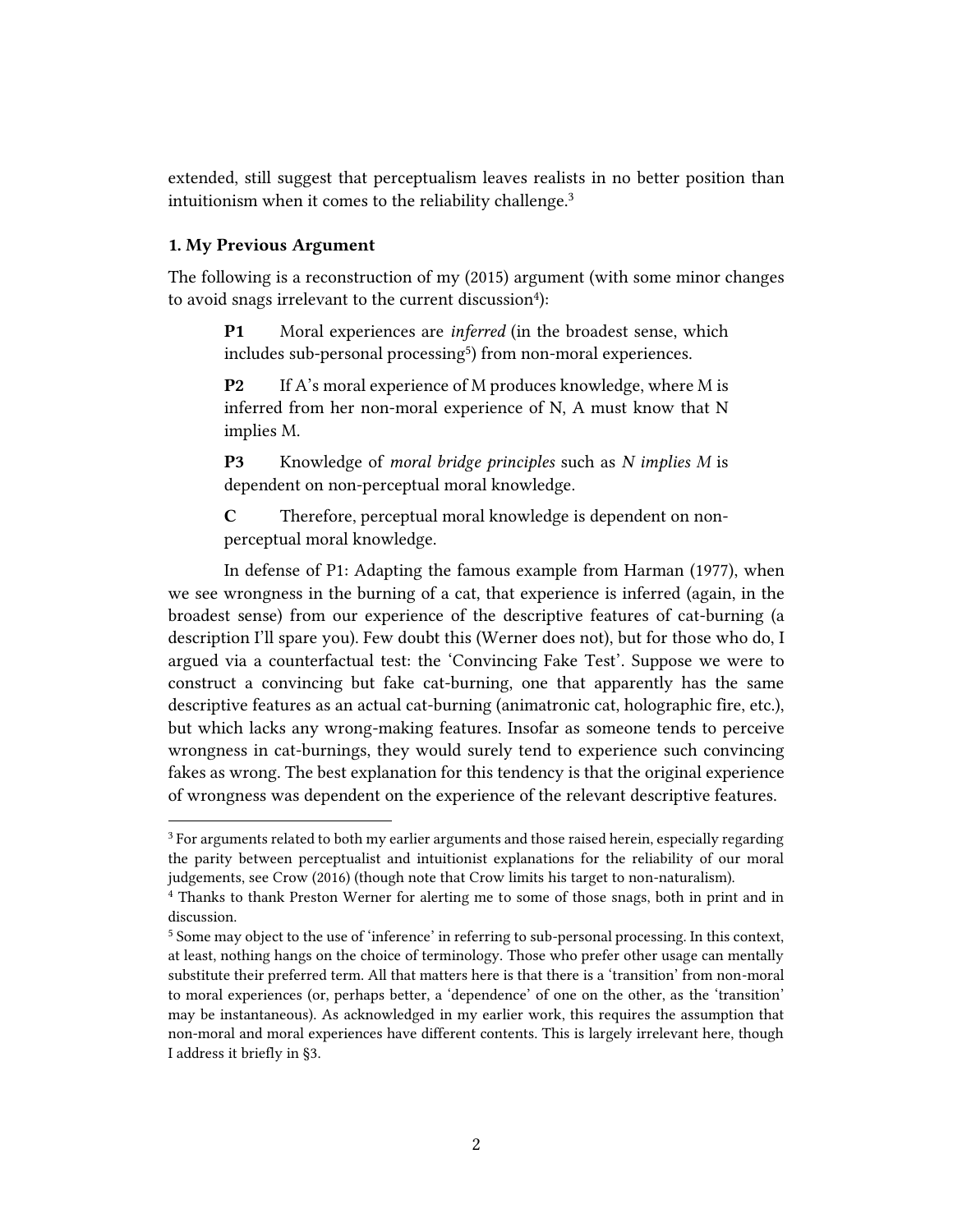In defense of P2: Suppose Sam experiences a cat-burning. And suppose he infers that what he experiences is wrong. It is hard to see how Sam could know that what he experiences is wrong if he *doesn't* know the inference-grounding implication from cat-burning to wrongness. More generally, it seems plausible that inferences only produce knowledge if the inference-grounding implication is known. 6

In defense of P3: Suppose Sam knows that cat-burning implies wrongness *by perception.* Surely, perception of a principle depends on perception of the relevant *relata*; principles are not the sort of thing we can directly perceive*.* Consider, for instance, knowledge that when the air smells a certain way, it will (likely) rain soon. We experience the air's smelling a certain way. And we experience rain. And we notice a correlation between the two. Arguably, we can thereby come to know, by perception, that a certain air quality implies rain.

Suppose this is how Sam came to know that cat-burning implies wrongness. He had numerous experiences of cat-burning (yikes!) and of wrongness, and noticed a correlation between the two, which is why he believes that the former implies the latter. If we accept P1 and P2, it follows that Sam's experiences of wrongness are dependent on background moral knowledge, so there must be some *further* principle Sam is relying on, such as that *causing suffering* implies wrongness. How does Sam know that causing suffering implies wrongness? Well, if it is by perception, then there will have to be some *further* principle that grounds his experiences of wrongness. And so on. The regress must stop at some point, and it will stop with a non-perceptual ground for Sam's belief.

In brief, then, my argument was that we infer moral experiences from nonmoral experiences (P1); such inferences can only produce knowledge if we know the relevant implication (P2); and knowledge of such implications can't be perceptual, on

<sup>6</sup> This is not wholly uncontroversial, though I find supposed counterexamples (see, e.g., Fitelson 2010; Warfield 2005) unconvincing—something I cannot fully address here. What matters for our purposes is that even if the general principle is false, purported counterexamples all have certain features that Sam's and other relevant cases lack. Note also that to the extent the principle *is* correct, it seems clear that it really is *knowledge* that is required; even justified true belief won't do the trick. Suppose Sam justifiably, but falsely, believes that the amount of disutility created by burning a cat always outweighs the amount of utility sadists get from it. Sam is also justified in believing, falsely, that utilitarianism is true. Sam therefore believes that cat-burning is wrong, and infers from this that the particular cat-burning in front of him is wrong. And he's correct: catburning *is* wrong, just not for the reasons he thinks, so Sam doesn't know that cat-burning is wrong; he's been Gettiered. Surely, he therefore also doesn't know that *this particular* cat-burning is wrong, given that he inferred the latter from the former.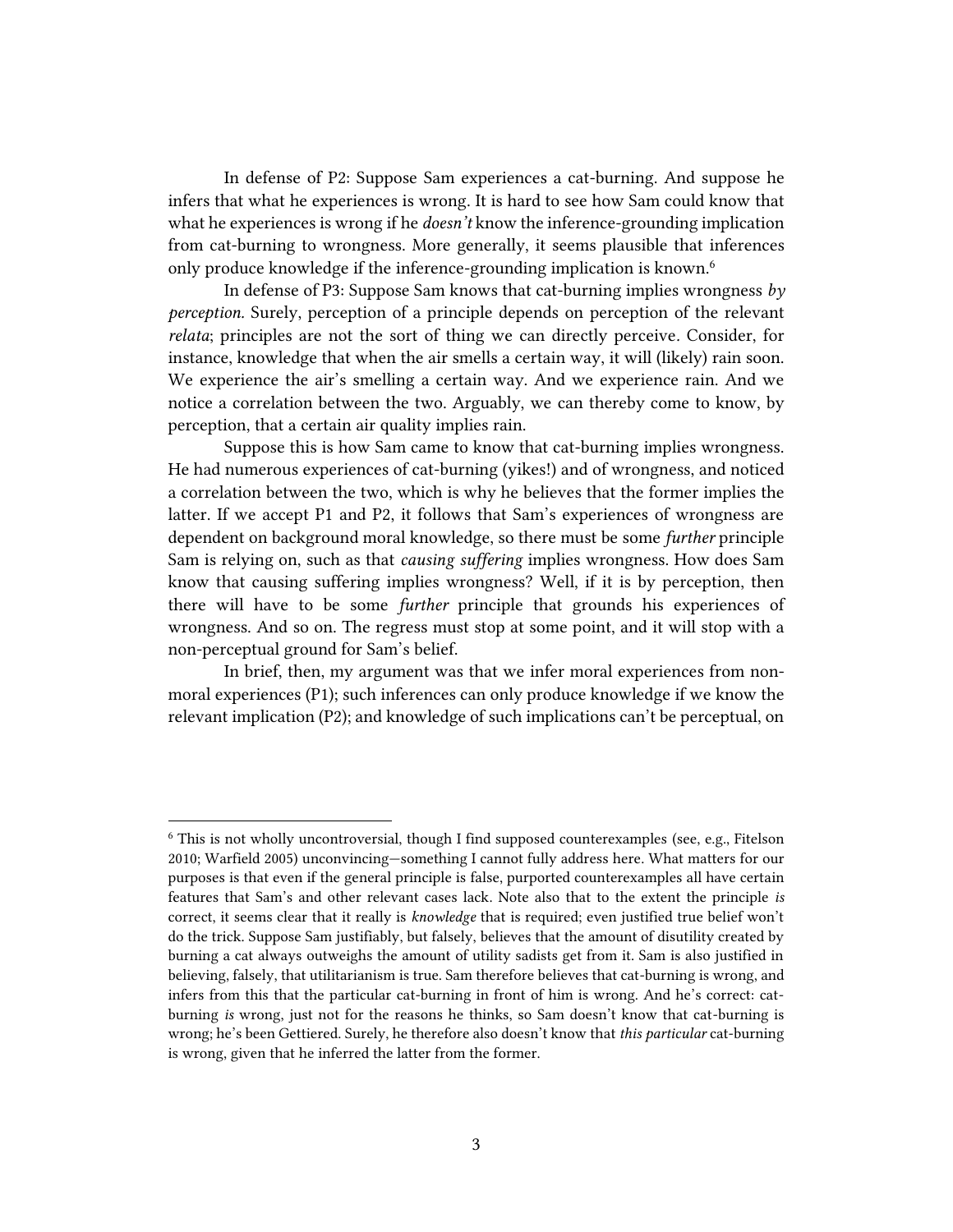pain of regress (P3). It follows that if there is perceptual moral knowledge, it is dependent on non-perceptual knowledge of moral bridge principles (C).<sup>7</sup>

### **2. Werner's Response**

 $\overline{a}$ 

Werner objects to P2. He more or less accepts that things are as I suggested when it comes to explicit, person-level inferences. But he argues that things are different in the case of *sub-personal* inferences. For there are plenty of cases, Werner maintains, where one experience is sub-personally inferred from another, and this produces knowledge, yet we have no *beliefs* about the relevant implication, and therefore no knowledge. For example:

I can, typically, effortlessly distinguish the sound of a piano from that of an acoustic guitar. But I couldn't even begin to explain this difference or point to the low level qualities of tone and timbre that ground their differences. I have no beliefs, much less knowledge, of how I go from low level auditory information to the auditory experience of a piano. (Werner forthcoming)

Werner therefore proposes that we replace P2 with the weaker:

**P2\*** If A's moral experience of M produces knowledge, where M is inferred from her non-moral experience of N, then either (a) A knows that N implies M or (b) A's "perceptual system contains subdoxastic information states which ground reliable transitions from perceptual information about [N] to perceptual information as of [M]" (Werner forthcoming)

<sup>7</sup> There is an obvious worry here that this argument will overgeneralize, suggesting that *no* (or very little) knowledge is independently perceptual. For instance, bus-perception is clearly dependent on perception of certain shapes, colors, etc. Does this mean that we need to know that *shapes and colors like that* imply *bus?* There are really two issues here. The first anticipates Werner's objection: I might be able to reliably infer busses from shapes and colors without *believing*—and therefore not knowing—any such implication. This will be addressed in what follows. Setting that aside, one might still worry that my argument implausibly suggests that there are no direct perceptions of busses. I partially addressed this in my (2015) by adding a caveat for experiences with the same contents; perhaps experiences of certain shapes and colors *just are* experiences of busses. There are other ways of cashing this out, and I'll remain largely noncommittal here. The core point will be that there is a distinctive problem for *moral* perception, which is that on most metaethical views, what is mysterious is our (perceptual systems') ability to learn which descriptive features imply which moral ones. By comparison, we should be able to tell a relatively simple story about how we or our perceptual systems learn to identify busses in light of their shape and color.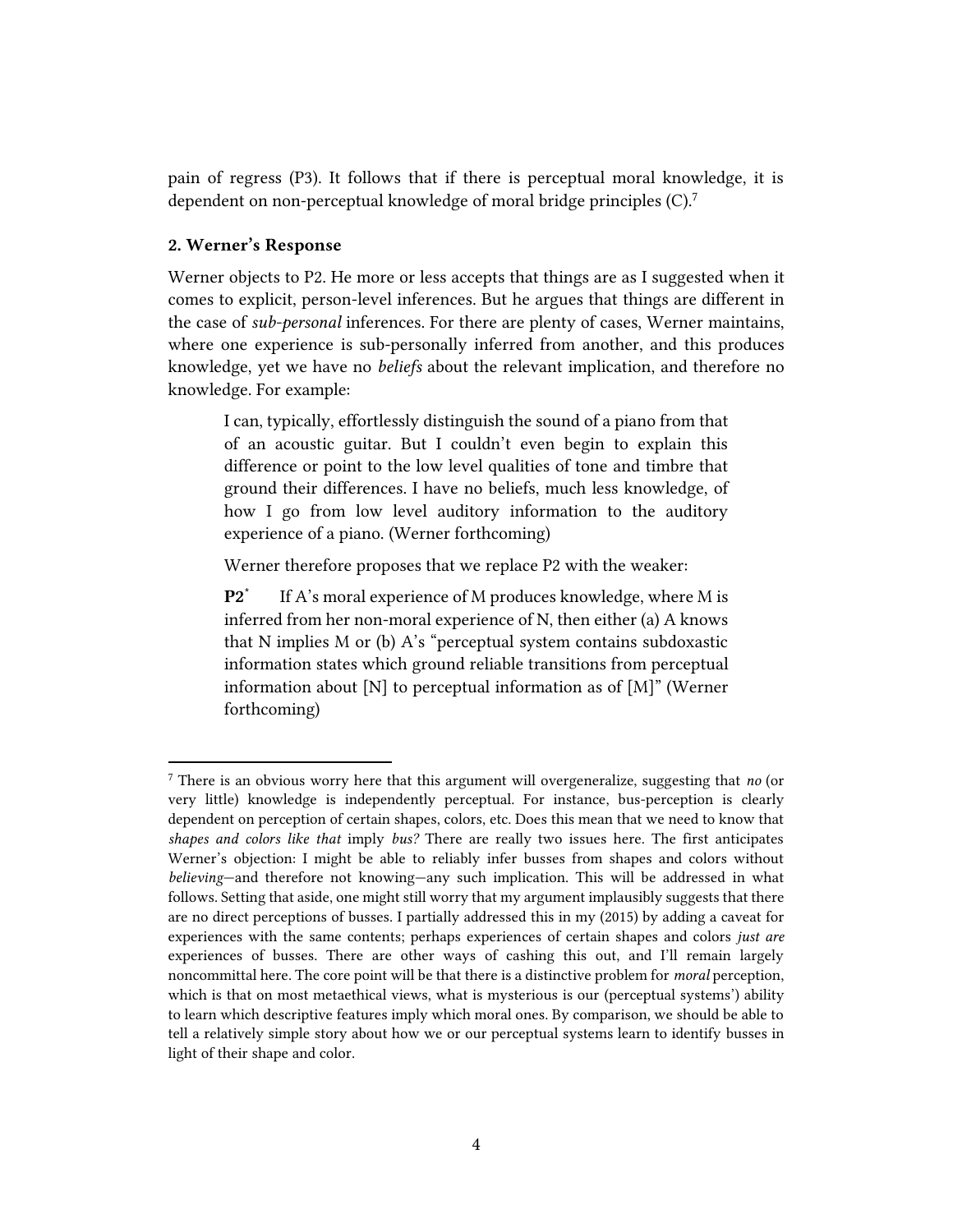Consider Diane, who is just like Sam, except that instead of making an explicit inference, Diane experiences the cat-burning as wrong because she has a "subdoxastic information state" (from here I'll drop "information") that grounds reliable sub-personal inferences from experiences of cat-burnings to experiences of wrongness. It seems perfectly possible that Diane thereby knows that this particular cat-burning is wrong. Yet, as Werner points out, Diane doesn't need to *know* that catburning implies wrongness because Diane doesn't even need to *believe* this.

From here, I assume that Werner is correct about all this, that there may be moral perceptions that are independent of any *a priori* moral knowledge. My concern is what the move to P2\* tells us about perceptualism's ability to address the reliability challenge. What it tells us, I submit, is not that perceptualism has an answer to this challenge, but only that some perceptualists face a version of the challenge that is slightly different from the one intuitionists face. If Sam explicitly infers wrongness from cat-burning because he intuits that cat-burning implies wrongness, the intuitionist needs to show that her view can explain, or at least does not render inexplicable, the reliability of Sam's moral intuition. Similarly, if Diane's perceptual system sub-personally infers wrongness from cat-burning via a subdoxastic state that grounds such inferences, the perceptualist needs to show that his view can explain, or at least does not render inexplicable, the reliability of Diane's subdoxastic state.

One might try to resist this parallel, maintaining that the standards for subdoxastic states should be different than for beliefs. But this is implausible. Suppose Sam's intuition is merely a product of his culture. (I assume merely for illustrative purposes that such an explanation has skeptical implications.) Sam therefore believes, but does not know, that the particular cat-burning before him is wrong. Now suppose that Diane's subdoxastic state has a precisely analogous cultural explanation, perhaps even the same one; it just happened to produce a subdoxastic state in her, but an intuition in Sam. Is it possible that Diane knows that the cat-burning before her is wrong? Surely not. Diane cannot possess knowledge, while Sam lacks it, simply because her inference is sub-personal, while his is explicit.

This recommends a simple expansion of the reliability challenge. Call something an *inference-grounding state* just in case it is either a belief or a subdoxastic state that grounds inferences. We should accept:

**Reliability Challenge** Realists must explain, or at last show that their view does not render inexplicable, the reliability of moral inference-grounding states.

I have already argued that perceptualism enjoys no advantage here when it comes to moral perceptions that are mediated by background beliefs. The question given Werner's arguments is whether perceptualism enjoys any advantage when it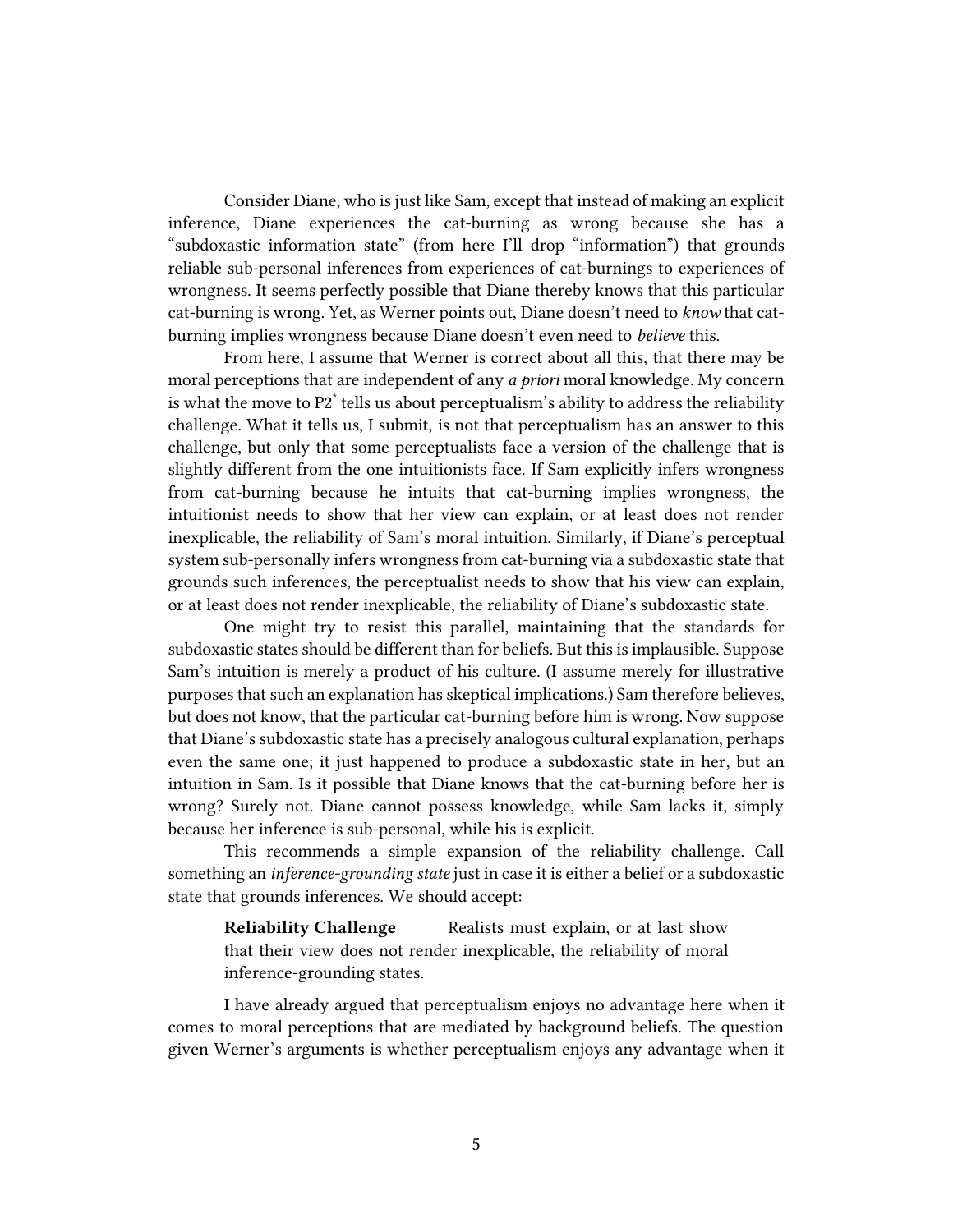comes to moral perceptions that are mediated by subdoxastic states. As I now argue, the same considerations that led me to deny perceptualism any advantage in the former case likewise support denying it any in the latter.

#### **3. Moral Perception and the Reliability Challenge**

As seen in §1, I previously offered a regress argument against the possibility of independent perceptual moral knowledge. Framed in terms of the Reliability Challenge, the upshot of my argument was meant to be that accounting for the reliability of perceptual moral beliefs will always require accounting for the reliability of non-perceptual moral beliefs.

We might simply generalize my point in light of Werner's arguments; the claim would be that accounting for the reliability of perceptual moral beliefs requires accounting for the reliability of non-perceptual subdoxastic states. The problem with this is that we don't have a good account of what makes a subdoxastic state perceptual or non-perceptual. By definition, if an inference is dependent on a nonperceptual belief, the inferred belief is not independently perceptual. But the same is not true of sub-personal inferences: even if a subdoxastic state is not formed by perception, the inferences it grounds might still count as independently perceptual. Suppose, for instance, that we are evolutionarily hard-wired to experience certain facial expressions as expressing certain emotions—e.g., we possess a subdoxastic state that grounds sub-personal inferences from (say) experiences of scowls to experiences of anger. Arguably, my knowledge that my interlocutor is angry might still count as independently perceptual.

This suggests that I was mistaken to frame things in terms of whether moral epistemology is "purely" perceptual (Faraci 2015, 2059). But it does not suggest that I am wrong to think that perceptualists enjoy no advantages in explaining our reliability. For our guiding question now is not whether the relevant subdoxastic states are in some sense perceptual, but whether available accounts of their reliability, or evidence that such an account is compatible with realism, *rely* on their perceptual nature. If not—if the accounts on offer are the same or sufficiently similar to the accounts an intuitionist might give—then perceptualism isn't any better off than intuitionism where the Reliability Challenge is concerned.

The problem for perceptualism here is simple: perception alone *never* provides an answer to the Reliability Challenge. We always need to account for the reliability of perceptual experience. The reason perception can *seem* promising is that the reliability of a great deal of perceptual experience seems fairly easy to account for. Consider, for example, Werner's discussion of chair-perception:

We presumably don't have an innate representation of chairs. Nor do we learn what chairs are by *a priori* reflection. Rather, we have an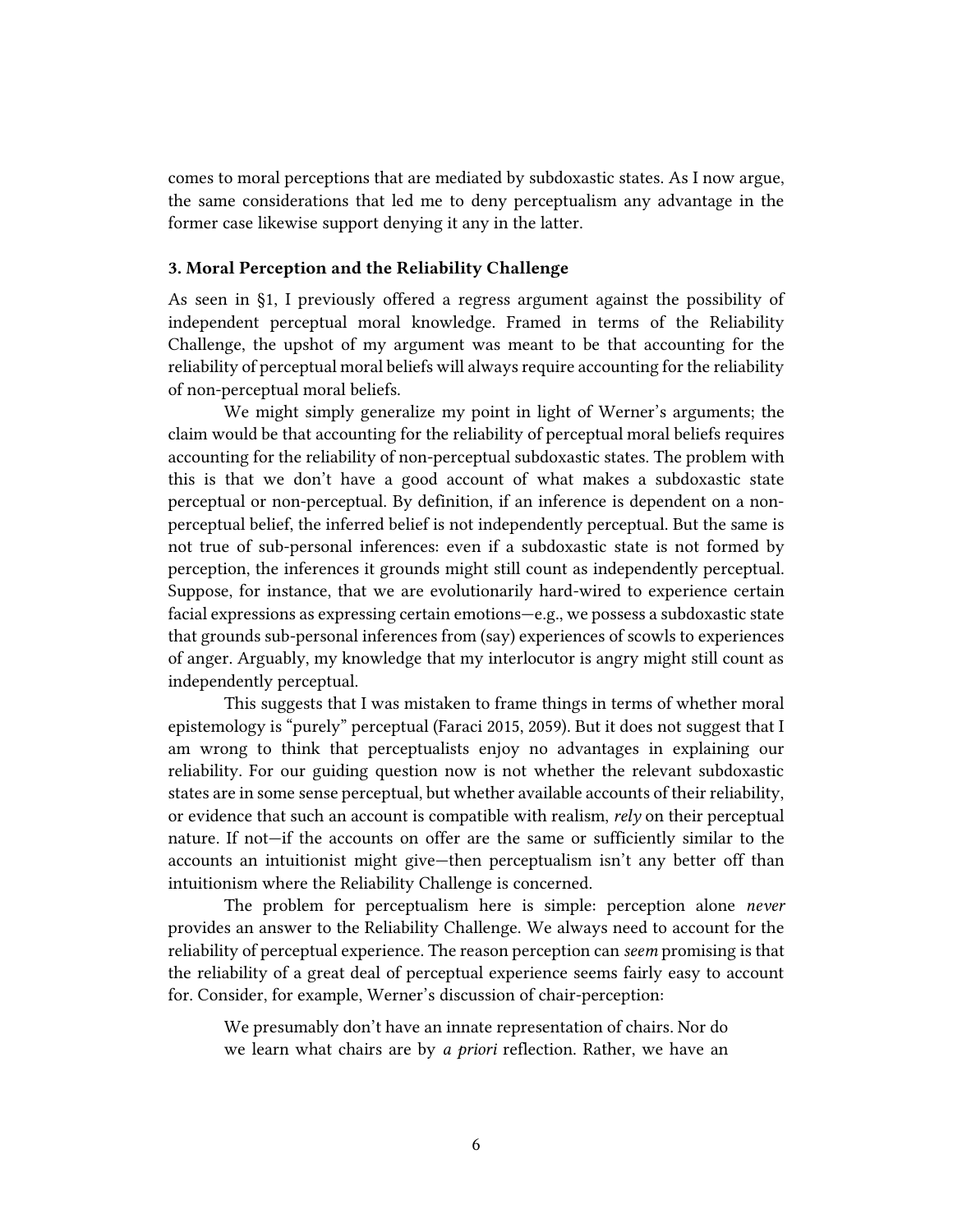ability to gain the ability to perceive chairs via a complicated feedback loop of reinforced and undermined perceptions of chair-like objects. (Werner forthcoming)

This is an attractively simple story, one that seems well-suited to account for our reliability. First, there is a tight connection (perhaps identity) between the bits of the world that explain our chair-experiences and *being a chair*. Second, in part because we gain competence with the concept CHAIR through the relevant feedback process, there is a similarly tight connection between those bits of the world and our conceptual model of a chair. Putting these together, it might be that reliably identifying chairs requires nothing more than consistently applying our CHAIR concept.

Contrast this with perception of  $H_2O$ . As with chairs, there is a tight connection (perhaps identity) between the bits of the world that explain my  $H_2O$ experiences (water) and *being H2O*. But unlike with chairs, we do not perceive something as H2O merely by applying our concepts of HYDROGEN, TWO and OXYGEN. To explain our reliability, therefore, we need to tell a further story about how we learned to identify the relevant bits of the world as  $H_2O$ .

Which of these stories the moral realist can echo depends on her other metaethical commitments. To echo the chair-perception story, the realist must hold that Diane can reliably identify wrongness merely through consistent application of her concept WRONG. Arguably, such an account is available only to analytic naturalists. 8

Other realists can tell a story echoing the one about  $H_2O$ -perception, on the assumption that the supervenience relation between (e.g.) wrongness and catburning can play the same role here as the identity relation between water and H2O. Beliefs that cat-burnings are wrong, inferred from experiences of cat-burning, reliably track wrongness because wrongness supervenes on cat-burning (we may suppose). But as with H2O-perception, these perceptualists need an account of how we come to reliably identify cat-burnings *as wrong.*

It is here that my regress rears its head. Diane's perceptual system must *learn*  to identify cat-burnings as wrong. As I pointed out, if her system learned this through experience, it seems this could only have been by correlating independent experiences of wrongness and experiences of (features of) cat-burnings. Given the

<sup>&</sup>lt;sup>8</sup> I previously acknowledged that of all realists, analytic naturalists are most likely to be able to sidestep my arguments (Faraci 2015, §2.3). Such theorists might hold, I suggested, that moral and non-moral experiences have the same experiential content, and thus that no background knowledge is needed to 'transition' between non-moral and moral experiences. If seeing something *as cat-burning* is experientially the same as seeing it *as wrong,* then arguably no background knowledge is needed to facilitate an inference from one to the other.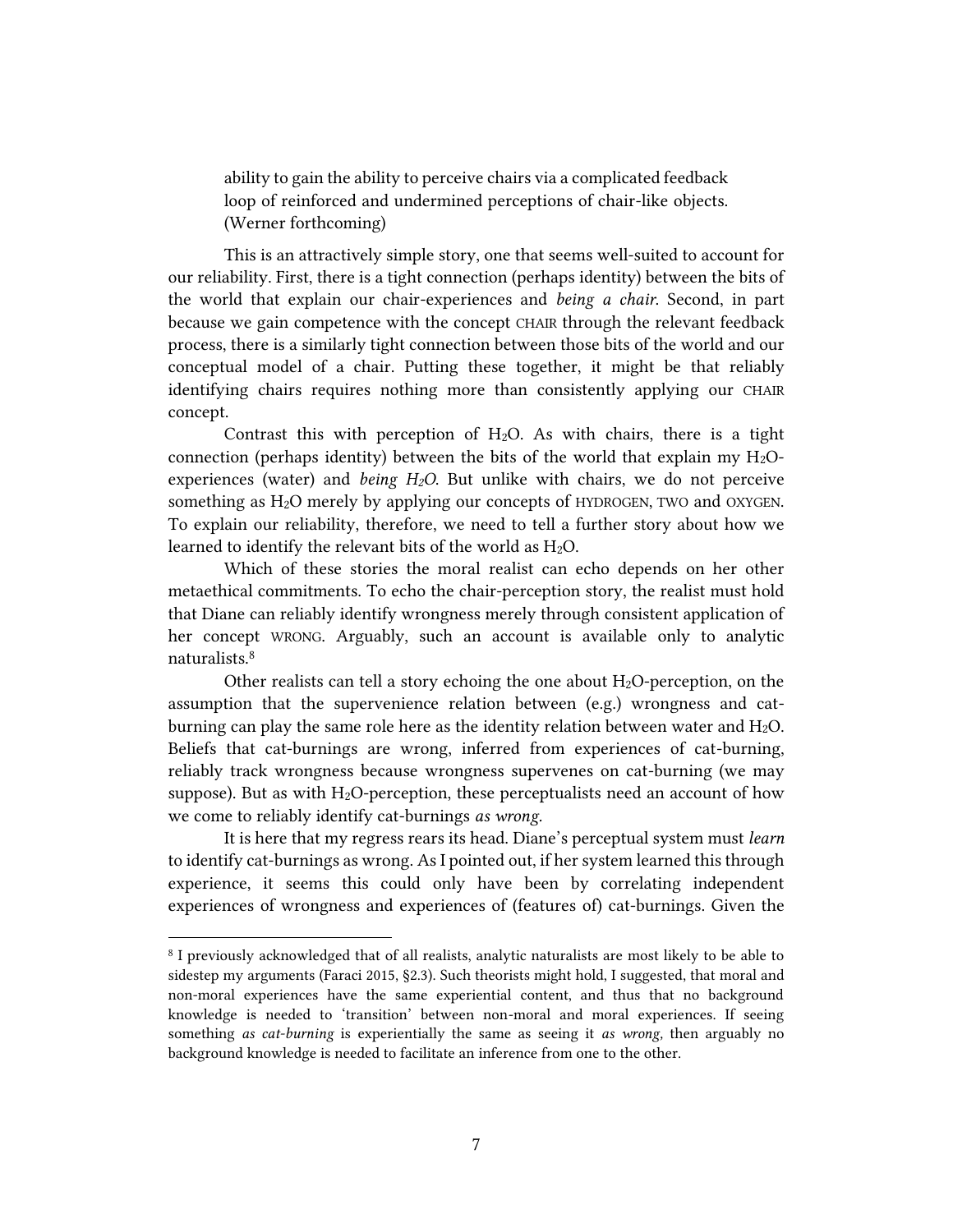inferential nature of moral experience (as per P1 of the argument in §1), those independent experiences of wrongness would have to be dependent on her perceptual system's having learned *further* such correlations, which requires further moral experiences. And so on. $9$  The relevant lesson is that the explanation for Diane's ability to reliably identify cat-burnings as wrong will have to appeal to something antecedent to the workings of her perceptual system.

Of course, that the solution to the Reliability Challenge must be antecedent to the workings of our perceptual systems doesn't suggest that perceptualists can't meet that challenge. But it *does* suggest that it will not be the perceptual elements of the view that provide the solution to the challenge, and thus that the solution, whatever it is, will not be *distinctively perceptualist-friendly.*

Of course, we can't be sure that this is the case until we know how perceptualists will actually meet the Reliability Challenge. But looking at Werner's gestures in this direction help bolster the point. Start with the analogy with chairperception. Suppose someone held, contra Werner, that our concept CHAIR is innate, and thus that chair-perception is facilitated by *a priori* knowledge. Is this intuitionist view any worse off where the Reliability Challenge is concerned? It is hard to see how. Surely it is the fact that being reliable requires only conceptual competence, not the fact that such competence is gained perceptually, that accounts for this view's ability to meet the Reliability Challenge. Likewise, it would seem to be the *analytic* not the *perceptualism* in 'analytic perceptualism' that does the heavy lifting where the Reliability Challenge is concerned. If any intuitionists can answer that challenge, it is analytic naturalists.

Next consider two suggestions Werner gives concerning the potential workings of our moral perceptual systems. He says that perhaps we can capitalize on our affective system's "ability to represent objects, people, and events as aversive or attractive. Or perhaps the perceptual system alone has evolved to represent things in this way, in order to facilitate quick action" (Werner forthcoming).

True, our affective systems can represent things as aversive or attractive. But this feature of our affective systems has often been used to *challenge* our reliability, not vindicate it. It is sometimes argued that certain moral reactions' affective provenance should lead us to shun them in favor of ones with more 'rational' bases.<sup>10</sup>

 $^9$  By contrast, the story about H<sub>2</sub>O-perception can stop after a finite number of iterations. Someone might correlate independent experiences of water with hydrogen and oxygen molecules viewed through an electron microscope. Then we may have to consider how he learned to identify what he sees in the microscope *as* hyrdrogen and oxygen. Unlike in the moral case, there is no principled reason to think this regress will continue indefinitely.

<sup>&</sup>lt;sup>10</sup> See, e.g., Greene (2008) and Singer (2005). To be clear, I am not endorsing such arguments; I agree more with opponents such as Kahane (2014).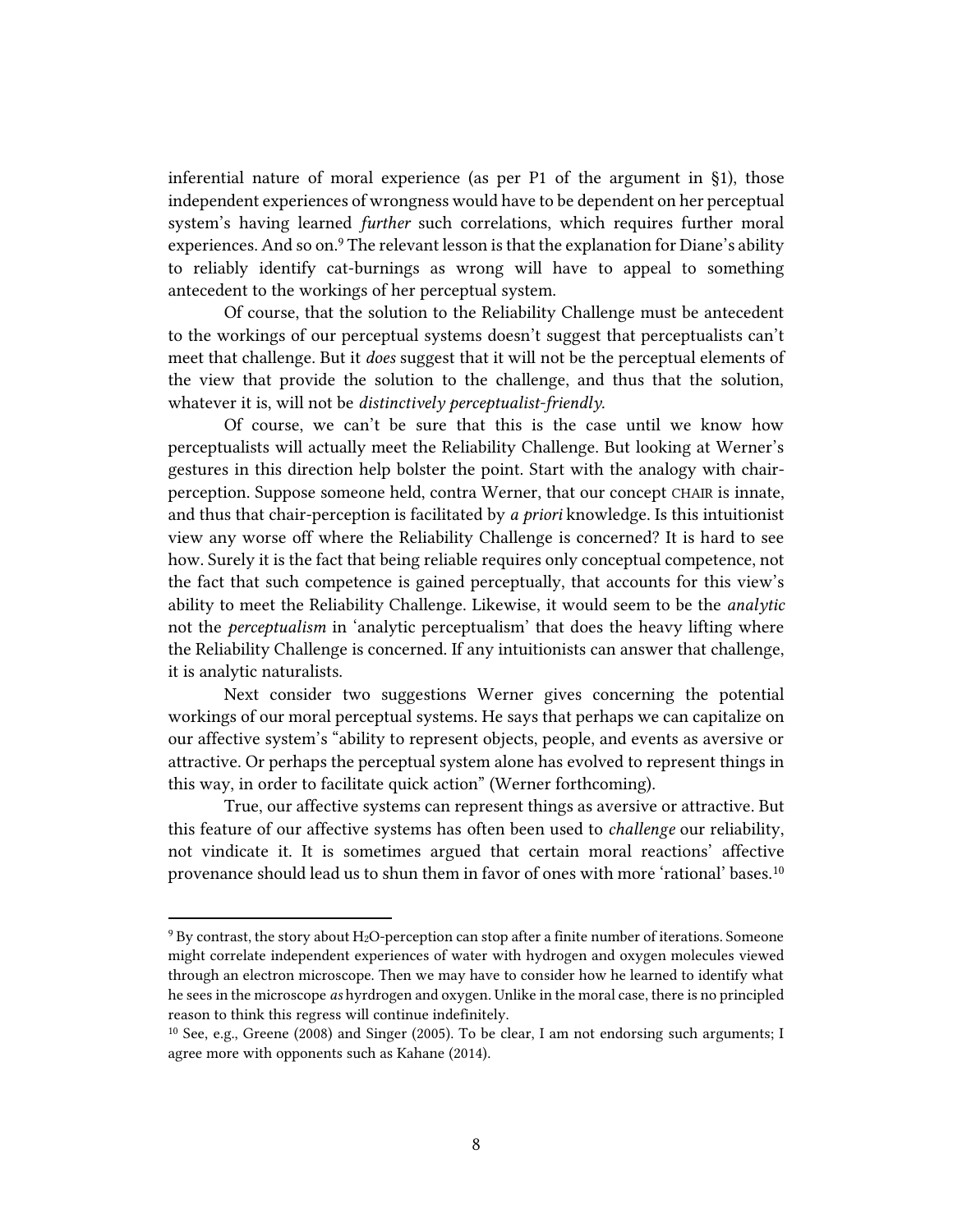The implicit assumption here is that the former are less likely to be reliable, that it is our reason, rather than our affective responses, that reflects the moral truth. We can see why replying that such affective responses are perceptual is attractive; calling something perceptual implies that it *does* reflect the truth. But without an account of how, or at least evidence that this is the case, the Reliability Challenge goes untouched, and the appeal to perception is merely a distraction.

Similarly, it is hardly seen as an epistemic boon for our moral beliefs that we have evolved to have them. This, too, stands at the center of a popular epistemological objection: since there is no apparent reason to believe that evolution tracks the moral truth, the evolutionary origins of our moral intuitions should make us doubt their reliability.<sup>11</sup> It is hard to see why the lesson changes if we shift from an explanation of moral beliefs to an explanation of moral experiences. An evolutionary explanation seems no better or worse suited to explain the reliability of moral perception than it does moral intuition.

### **4. Conclusion**

Perceptual epistemology is attractive because for much of our perceptual knowledge, our reliability does not seem particularly mysterious. Perhaps I know that's a chair simply because the physical object impedes upon my experience and fits my concept CHAIR. Analytic naturalists may be able to tell an equally simple and compelling story about moral knowledge. But it is their analytic naturalism, not their perceptualism, that gives them this ability. What remains for everyone else is a puzzle about how our perceptual systems learn that certain non-moral experiences are indicative of certain moral features. That puzzle is only marginally different from, and arguably no less difficult than, the analogous puzzle regarding moral intuitions. There may well be many other reasons to pursue moral perception—even, as Werner has shown, epistemologies that are in an important sense purely perceptual. But perceptualism ultimately does nothing to address arguably the deepest worry about the possibility of moral knowledge.

#### **Acknowledgements**

Thanks to Matt Lutz, Preston Werner and Daniel Wodak for valuable feedback.

#### **References**

Crow, D. 2016. "The Mystery of Moral Perception." *Journal of Moral Philosophy* 13 (2): 187–210.

 $11$  The most popular incarnation at present is Street (2006).